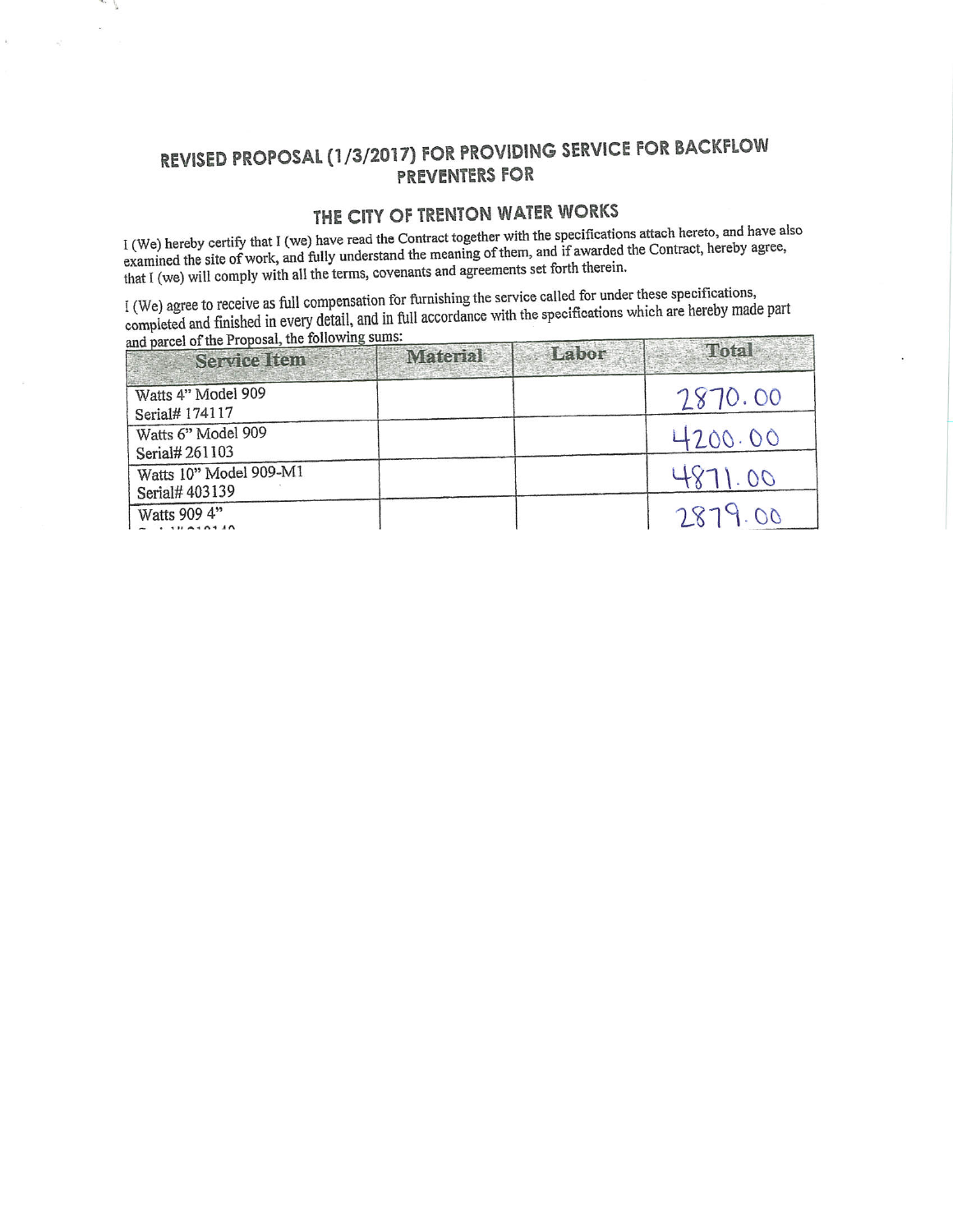# REVISED PROPOSAL (1/3/2017) FOR PROVIDING SERVICE FOR BACKFLOW **PREVENTERS FOR**

## THE CITY OF TRENTON WATER WORKS

I (We) hereby certify that I (we) have read the Contract together with the specifications attach hereto, and have also examined the site of work, and fully understand the meaning of them, and if awarded the Contract, hereby agree, that I (we) will comply with all the terms, covenants and agreements set forth therein.

I (We) agree to receive as full compensation for furnishing the service called for under these specifications, completed and finished in every detail, and in full accordance with the specifications which are hereby made part and parcel of the Proposal, the following sums:

| Service Item                                | Material     | Labor              | Total      |  |
|---------------------------------------------|--------------|--------------------|------------|--|
| Watts 4" Model 909                          |              |                    |            |  |
| Serial# 174117                              | \$1,255.00   | \$1,120.00         | \$2,375.00 |  |
| Watts 6" Model 909                          |              |                    |            |  |
| Serial# 261103                              | \$2,388.00   | \$1,680.00         | \$4,068.00 |  |
| Watts 10" Model 909-M1                      |              |                    |            |  |
| Serial# 403139                              | \$4,635.00   | \$2,240.00         | \$6,875.00 |  |
| Watts 909 4"                                |              |                    |            |  |
| Serial# 218140                              | \$1,255.00   | \$1,120.00         | \$2,375.00 |  |
| Watts 909 4"                                |              |                    |            |  |
| Serial# 217934                              | \$1,068.00   | \$1,120.00         | \$2,188.00 |  |
| Watts 909 8"                                |              |                    |            |  |
| Serial# 212716                              | \$4,384.00   | \$2,240.00         | \$6,624.00 |  |
| Watts 909 8"                                |              |                    |            |  |
| Serial# 623389                              | \$216.00     | \$ 560.00          | \$776.00   |  |
| Watts 909 4"                                |              |                    |            |  |
| (women's locker room)                       | \$1,608.00   | \$1,120.00         | \$2,728.00 |  |
| Watts 909 6"                                |              |                    |            |  |
| Serial# 261356                              | \$2,388.00   | \$1,680.00         | \$4,068.00 |  |
| Ames 3000 6"                                |              |                    |            |  |
| Serial# 3F10395                             | 420.00<br>\$ | \$1,120.00         | \$1,540.00 |  |
| Febco 4" 880V                               |              |                    |            |  |
|                                             | \$1,150.00   | \$1,680.00         | \$2,830.00 |  |
| <b>Inspection of 12 Backflow Preventers</b> | \$4,800.00   |                    |            |  |
| Fixed allowance for parts and materials     | \$5,000      |                    |            |  |
|                                             |              | <b>Grand Total</b> | 46,247.00  |  |

Respectfully Submitted:

Binsky & Snyder Service LLC (Company) (Signature) Michael R. Rapp, LEED A.P., President (Print Name Above)<br>Phone number: 732.369.0100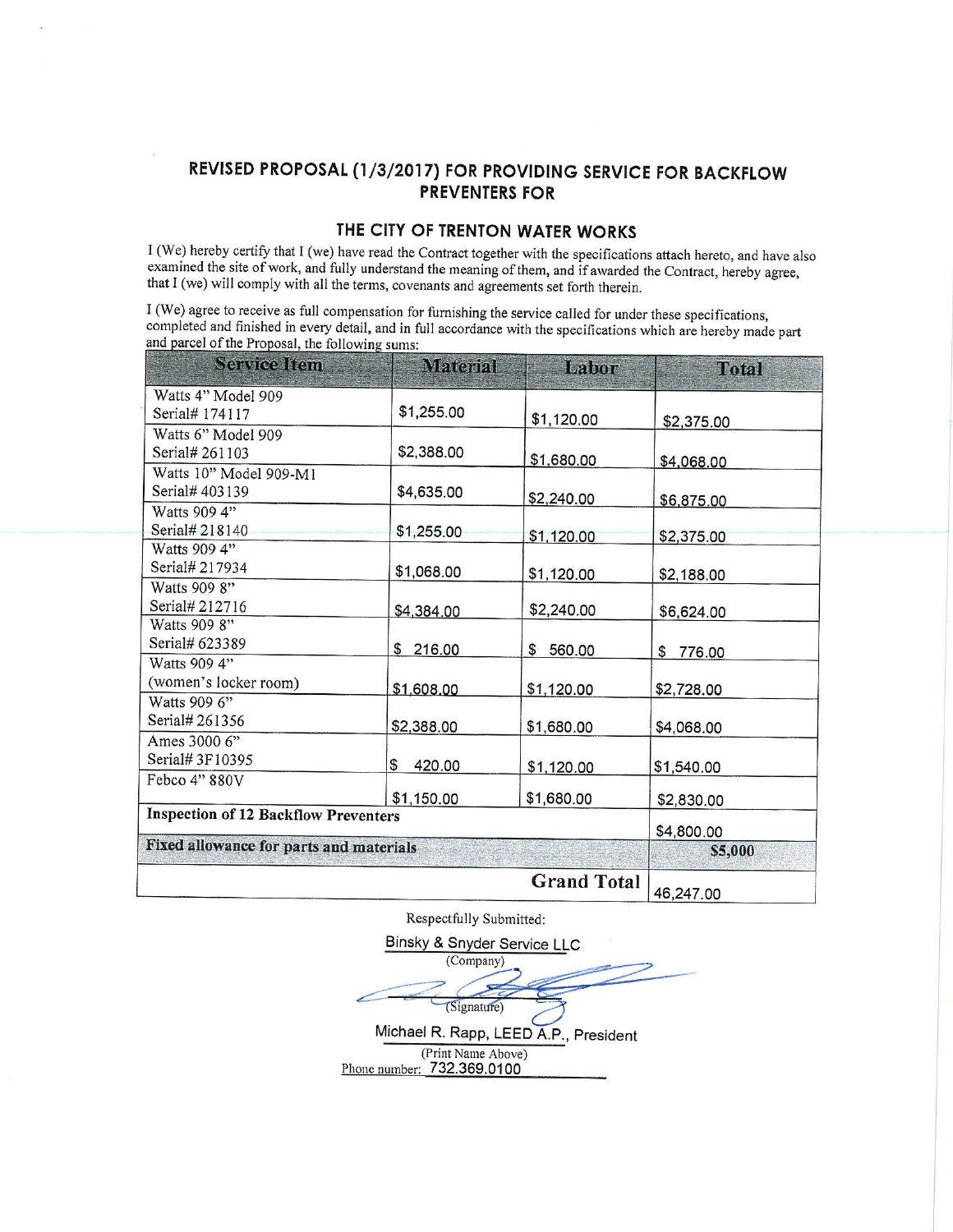## REVISED PROPOSAL (1/3/2017) FOR PROVIDING SERVICE FOR BACKFLOW **PREVENTERS FOR**

### THE CITY OF TRENTON WATER WORKS

I (We) hereby certify that I (we) have read the Contract together with the specifications attach hereto, and have also examined the site of work, and fully understand the meaning of them, and if awarded the Contract, hereby agree, that I (we) will comply with all the terms, covenants and agreements set forth therein.

I (We) agree to receive as full compensation for furnishing the service called for under these specifications, completed and finished in every detail, and in full accordance with the specifications which are hereby made part and parcel of the Proposal, the following sums:

| <b>Service Item</b>                            | <b>Material</b> | Labor | <b>Total</b> |  |  |  |  |  |  |
|------------------------------------------------|-----------------|-------|--------------|--|--|--|--|--|--|
| Watts 4" Model 909                             |                 |       |              |  |  |  |  |  |  |
| Serial# 174117                                 | 55              |       | Alot         |  |  |  |  |  |  |
| Watts 6" Model 909                             |                 |       |              |  |  |  |  |  |  |
| Serial# 261103                                 |                 |       |              |  |  |  |  |  |  |
| Watts 10" Model 909-M1<br>Serial# 403139       |                 |       |              |  |  |  |  |  |  |
| Watts 909 4"                                   |                 |       |              |  |  |  |  |  |  |
| Serial# 218140                                 |                 |       |              |  |  |  |  |  |  |
| Watts 909 4"                                   |                 |       |              |  |  |  |  |  |  |
| Serial# 217934                                 |                 |       |              |  |  |  |  |  |  |
| Watts 909 8"                                   |                 |       |              |  |  |  |  |  |  |
| Serial# 212716                                 |                 |       |              |  |  |  |  |  |  |
| Watts 909 8"<br>Serial# 623389                 |                 |       |              |  |  |  |  |  |  |
| Watts 909 4"                                   |                 |       |              |  |  |  |  |  |  |
| (women's locker room)                          |                 |       |              |  |  |  |  |  |  |
| Watts 909 6"                                   |                 |       |              |  |  |  |  |  |  |
| Serial# 261356                                 |                 |       |              |  |  |  |  |  |  |
| Ames 3000 6"                                   |                 |       |              |  |  |  |  |  |  |
| Serial# 3F10395                                |                 |       |              |  |  |  |  |  |  |
| Febco 4" 880V                                  |                 | 3     |              |  |  |  |  |  |  |
| <b>Inspection of 12 Backflow Preventers</b>    |                 |       |              |  |  |  |  |  |  |
| <b>Fixed allowance for parts and materials</b> | \$5,000         |       |              |  |  |  |  |  |  |
|                                                |                 |       |              |  |  |  |  |  |  |
| Respectfully Submitted:                        |                 |       |              |  |  |  |  |  |  |
| <u>Medhanica</u>                               |                 |       |              |  |  |  |  |  |  |
| (Company)                                      |                 |       |              |  |  |  |  |  |  |
|                                                |                 |       |              |  |  |  |  |  |  |
| (Signature)                                    |                 |       |              |  |  |  |  |  |  |
| appelle                                        |                 |       |              |  |  |  |  |  |  |
| (Print Name Above                              |                 |       |              |  |  |  |  |  |  |
| 168-2020<br>Phone number:                      |                 |       |              |  |  |  |  |  |  |
|                                                |                 |       |              |  |  |  |  |  |  |

 $\dddot{\cdot}$ 

 $\bar{\mathcal{F}}$ 

إنقارها للبارة كالأفر

Dig.  $\frac{1}{2} \left( \begin{array}{cc} 1 & 0 \\ 0 & 0 \end{array} \right)$ 

 $\mathcal{L}_i$  to  $\mathcal{L}_i$  .  $i$